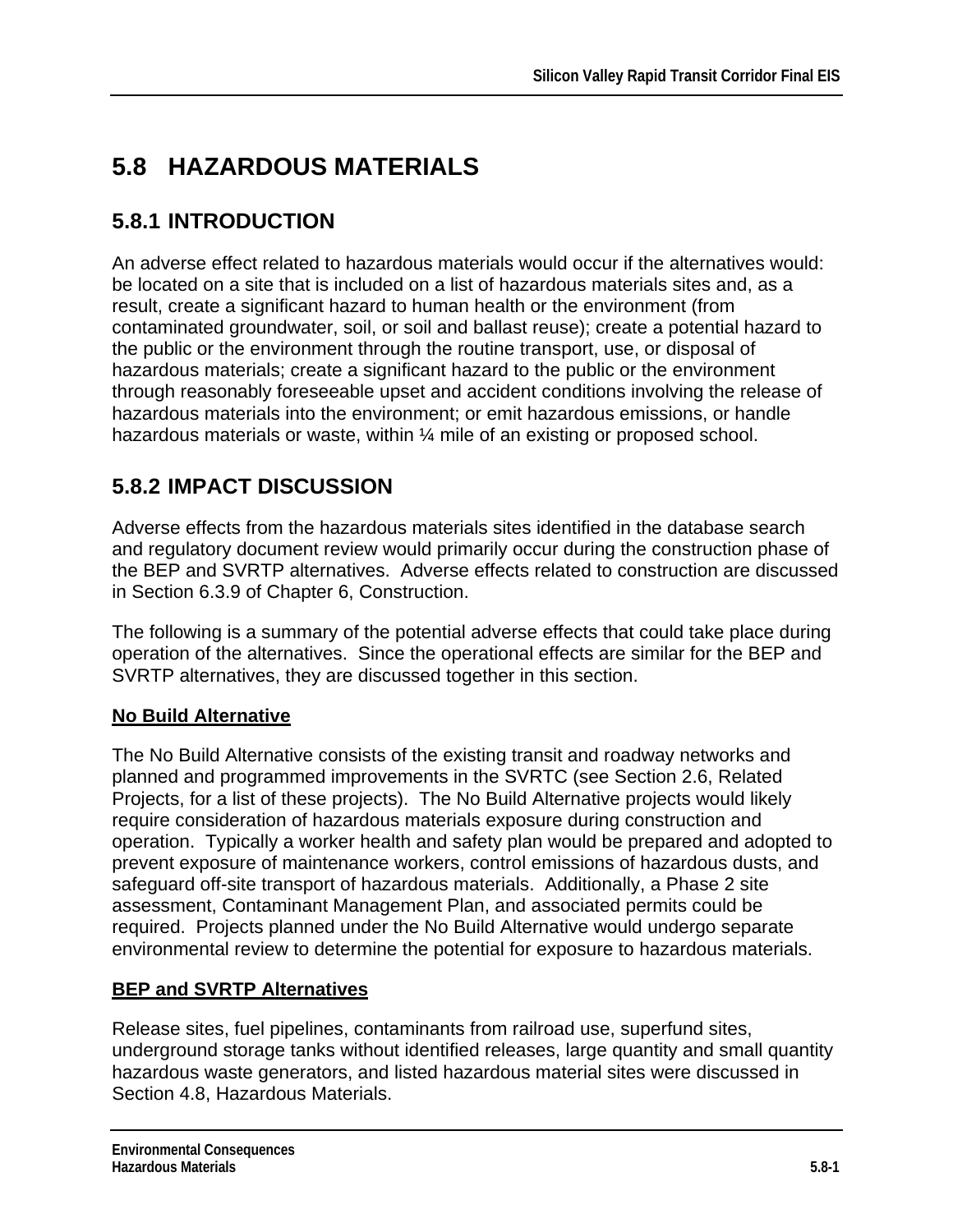This section identifies adverse effects of hazardous materials on human health and the environment that could occur during operation of the BEP and SVRTP alternatives from contaminated soil, ballast, and groundwater. Potential effects from hazardous materials use to surface water, under upset and accident conditions, and when in use near schools are also discussed.

#### **Hazard to Human Health from Exposure to Contaminated Soil**

During operations of the BEP and SVRTP alternatives, the potential for human exposure to existing contaminated soil would occur mainly during maintenance procedures, including dewatering of the tracks inside tunnel and retained cut segments. Areas of known and potential soil contamination are discussed in Section 4.8, Hazardous Materials. Adverse effects would be similar to those caused by soil contamination during construction, as described in Section 6.3.9 of Chapter 6, Construction, except that the potential severity of effects would be much less because the infrequent nature of subsurface maintenance would result in contact with much smaller volumes of contaminated soil.

As part of the BEP and SVRTP alternatives, a worker health and safety plan will be prepared and adopted to prevent exposure of maintenance workers, control emissions of hazardous dusts, and safeguard off-site transport of hazardous materials. Maintenance personnel who may be exposed to contaminated soils will be trained in accordance with the OSHA Hazardous Waste Operations and Emergency Response (HAZWOPER) standard, follow a site-specific worker health and safety plan, and use proper personal protective equipment. Untrained workers and members of the public will be excluded from the area. Also, in accordance with best management practices, any contaminated soil encountered during BART operations will be segregated from clean material, covered while on-site to prevent dust generation or contaminated surface water runoff, and properly disposed off-site in compliance with all pertinent rules and regulations. Operation of the BEP and SVRTP alternatives will be in compliance with regulations and best management practices. The following mitigation measures would also protect human health and the environment during BEP or SVRTP alternative operation.

Mitigation Measure HM-1: Additional site-specific information will be collected and documented regarding hazardous materials use and hazardous waste generation for properties that would be acquired for ROW or support facilities for the BEP and SVRTP alternatives. Collection of information will include visual inspections of properties or portions of properties that were inaccessible during preparation of this environmental document. Regulatory agency files will be reviewed for these properties to confirm whether soil has been affected by any reported releases and/or whether the sites are within an area where excavation will occur during construction.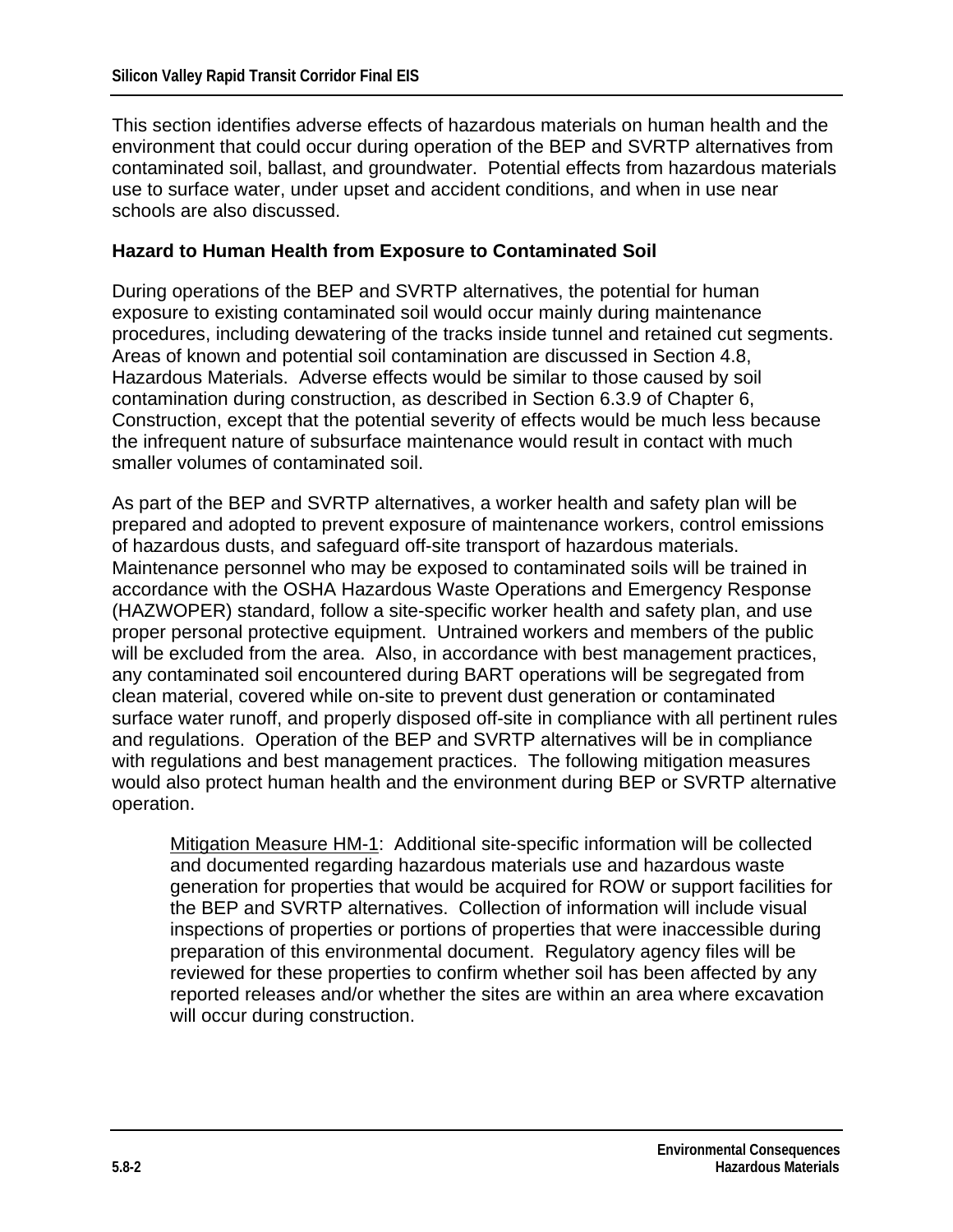Mitigation Measure HM-2: A Phase Two site investigation will be completed for properties that would be acquired for ROW or support facilities for the BEP and SVRTP alternatives in areas where soil contamination is documented, where soil contamination is nearby, or where current information regarding the extent of soil contamination is inconclusive. A Site Sampling Plan will be developed and implemented prior to any investigation. The plan will include a description of the work to be performed, the laboratory analytical methods to be used, and any specific requirements and quality control information.

#### **Hazard to Human Health and Environment from Exposure to Reused Soil and Ballast**

Contaminated soil and ballast may be reused to fill in retained fill structures (see Section 6.3.9 of Chapter 6, Construction). Existing ballast that may be contaminated with materials such as lead and arsenic could be reused for the BART trackbed. Reuse of these materials could cause water contamination, or human health affects depending on the concentration of the contaminants and the location of reused materials.

Soil and ballast could be reused as fill for retained fill structures. Ballast from the UPRR ROW could be reused for the BART trackbed. As previously mentioned in Section 4.8, Hazardous Materials, the soil and ballast in the UPRR ROW is anticipated to have high levels of arsenic and lead. According to soil testing data as discussed in Section 4.8, Hazardous Materials, shallow soil evidenced potential for total or extractable arsenic and lead levels that could result in classification of the soil as hazardous waste in California.

An evaluation of the potential reuse of soil and ballast is included in the Contaminant Management Plan, discussed in Section 4.8.4 of Chapter 4, Affected Environment. The evaluation includes an assessment of the risks to human health and the environment to determine appropriate reuse criteria. However, it should be noted that soil and ballast reuse is not required, or may not be an option due to geotechnical reasons or other site characteristics. Excess material would be disposed of in accordance with applicable laws and regulations.

The reuse criteria vary depending on the chemical concentrations in the material and the manner in which the soil or ballast would be reused, as potential threats to human health and the environment depend on who or what is in the vicinity of the reused material. For example, if the material would be reused near a stream, regulatory levels appropriate for the protection of water quality and biological resources must be considered. If the material would be reused near a residential area or in an area of potential groundwater use, other criteria must be considered such as the U.S. Environmental Protection Agency, Region 9, Preliminary Remediation Goals, or the RWQCB's Environmental Screening Levels, respectively. Regardless of the criteria considered, the most protective criteria would be selected as the reuse standard for that particular reuse. The Contaminant Management Plan includes the following five reuse scenarios for soil and ballast listed in anticipated order of lowest to highest acceptable chemical concentrations: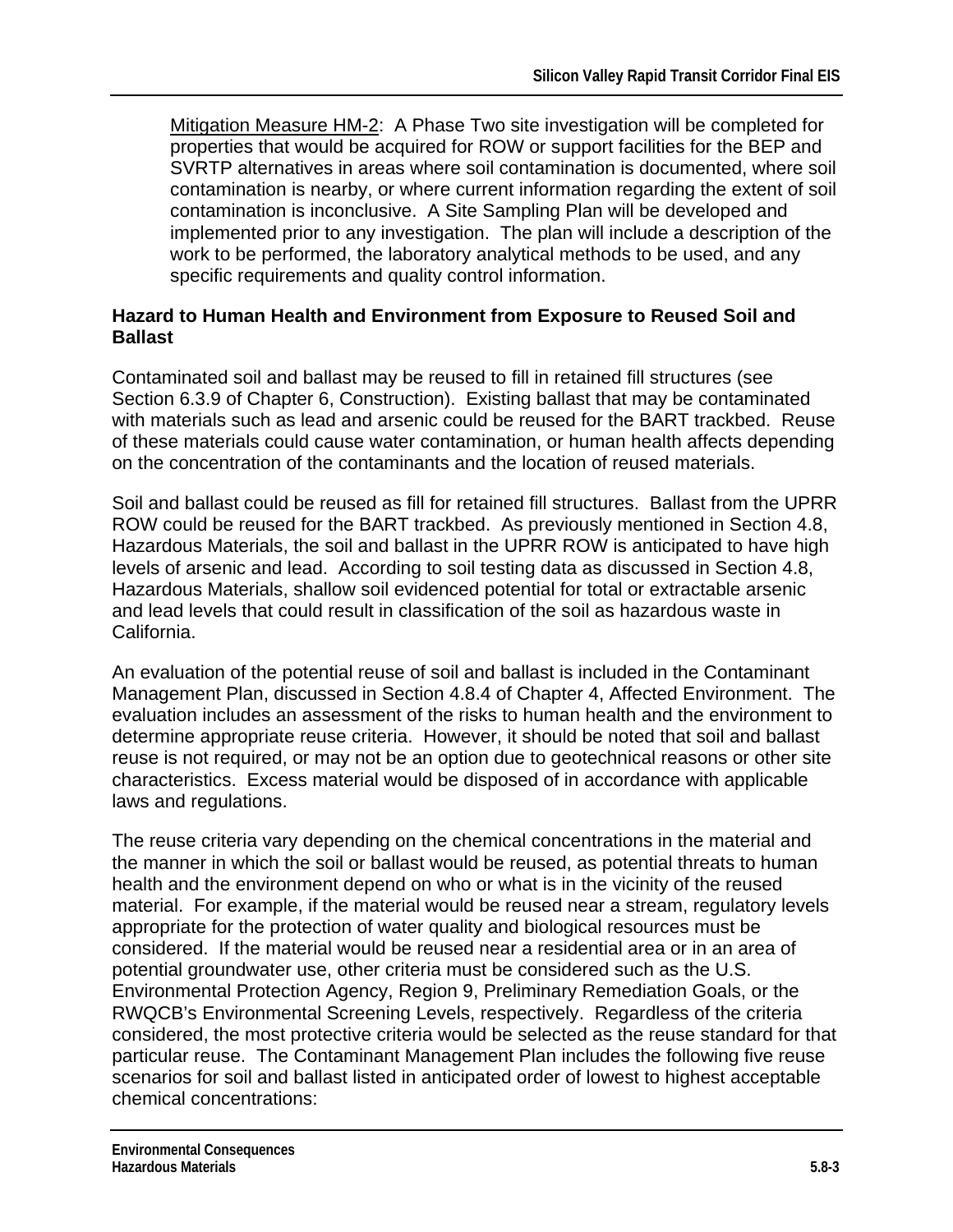- Unrestricted Off-Site Reuse: soil or ballast could be reused in an offsite area without restriction, including residential uses or near a stream or shallow groundwater.
- Unrestricted On-Site Reuse: soil or ballast could be reused in an onsite area, specifically including areas near a stream or shallow groundwater.
- Reuse in Stations and Facilities: soil and ballast could be reused in areas where a relatively large number of people are present (such as stations and maintenance facilities) but not near a stream or shallow groundwater.
- Reuse in ROW: soil or ballast could be reused in areas where relatively few people are present for relatively short periods of time, but not near a stream or shallow groundwater.
- Reuse in Encapsulation: soil or ballast could be reused in engineered encapsulations (under barriers or other structures and covered on all exposed sides by clean material). Encapsulations would not be placed within 50 feet of a stream or within 5 feet of groundwater.

The majority of ballast contains arsenic levels that meet reuse standards for encapsulation. Compliance with regulatory criteria and the Containment Management Plan would ensure that reuse of soil and ballast containing hazardous materials would not become a risk to human health and the environment. Therefore, adverse operational effects related to soil and ballast reuse are not anticipated.

#### **Hazard to Human Health from Exposure to Contaminated Groundwater**

Three types of operational effects to human health and the environment could occur from contaminated groundwater. Contaminated groundwater may enter the retained cuts and tunnel through cracks and accumulate inside the retained cut and tunnel structures, affecting the health of maintenance workers during dewatering and maintenance activities. Secondly, dewatering of contaminated groundwater could spread water contamination to other areas of the environment, creating an adverse effect on the environment. Lastly, below grade facilities of the BEP and SVRTP alternatives could alter flow patterns of existing contaminated groundwater flows. This could raise the groundwater table, thereby increasing the potential for exposure, or spread contaminated groundwater to areas where it could be detrimental to human health (such as drinking water). These adverse environmental effects are discussed below.

#### *Health Effects from Contaminated Groundwater Accumulation and Dewatering*

Some contaminated groundwater may enter retained cuts and tunnels through cracks in the walls. This contaminated water could accumulate inside the retained cut and tunnel structures. Human contact with contaminated groundwater would be likely only during extremely infrequent maintenance events in wet tunnels or saturated soil outside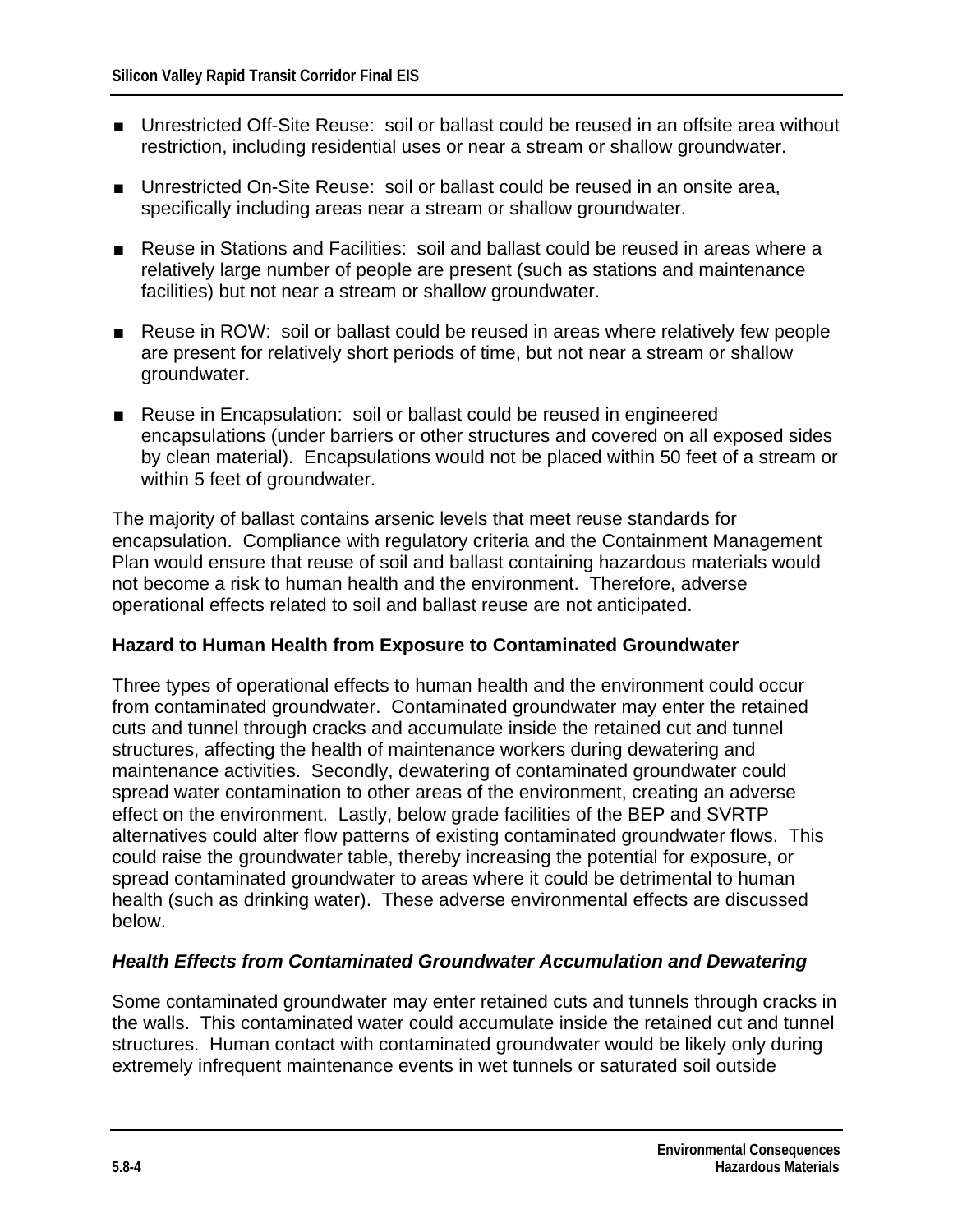concrete U-walls or tunnels where contaminated groundwater has accumulated. Known areas of groundwater contamination with the potential to affect the BEP and SVRTP alternatives in this manner are discussed in Section 4.8, Hazardous Materials, in Tables 4.8-1 and 4.8-2.

Little groundwater would be expected to be encountered during the operation of the BEP and SVRTP alternatives. For the tunnel portion of the SVRTP Alternative, the vertical profile of the two tunnel bores would range from near the surface at each portal to depths of approximately 75 feet below ground surface (to the top of tunnel). Due to this depth, it is unlikely that hazardous materials would be encountered during routine maintenance activities of the tunnel.

Human contact with contaminated groundwater will be minimized by thoroughly dewatering the area throughout U-wall repairs. However, during dewatering or in the tunnels and retained cuts despite dewatering, contaminated groundwater could affect the health of maintenance workers. Maintenance personnel who may be exposed to contaminated water will be trained in accordance with the OSHA HAZWOPER standard, follow a site-specific health and safety plan, and use proper personal protective equipment. Untrained workers and members of the public will be excluded from the area during dewatering and maintenance activities. Mitigation measures HM-3 and HM-4, similar to HM-1 and HM-2 previously mentioned as addressing affects from soil contamination, would apply to groundwater contamination as stated below. These mitigation measures would further identify (or quantify) adverse construction effects, groundwater management procedures, and worker health and safety needs that would be above and beyond the measures already included in the Contaminant Management Plan (see Section 6.3.9 of Chapter 6, Construction).

Mitigation Measure HM-3: Additional site-specific information will be collected and documented regarding hazardous materials use and hazardous waste generation for properties that would be acquired for ROW or support facilities for the BEP and SVRTP alternatives. Regulatory agency files will be reviewed for these properties to confirm whether groundwater has been affected by any reported releases and/or whether the sites are within an area where excavation during construction would encounter groundwater.

Mitigation Measure HM-4: A Phase Two site investigation will be completed for properties that would be acquired for ROW or support facilities for the BEP and SVRTP alternatives in areas where groundwater contamination is documented, where groundwater contamination is nearby, or where current information regarding the extent of groundwater contamination is inconclusive. A Site Sampling Plan will be developed and implemented prior to any investigation. The plan will include a description of the work to be performed, the laboratory analytical methods to be used, and any specific requirements and quality control information.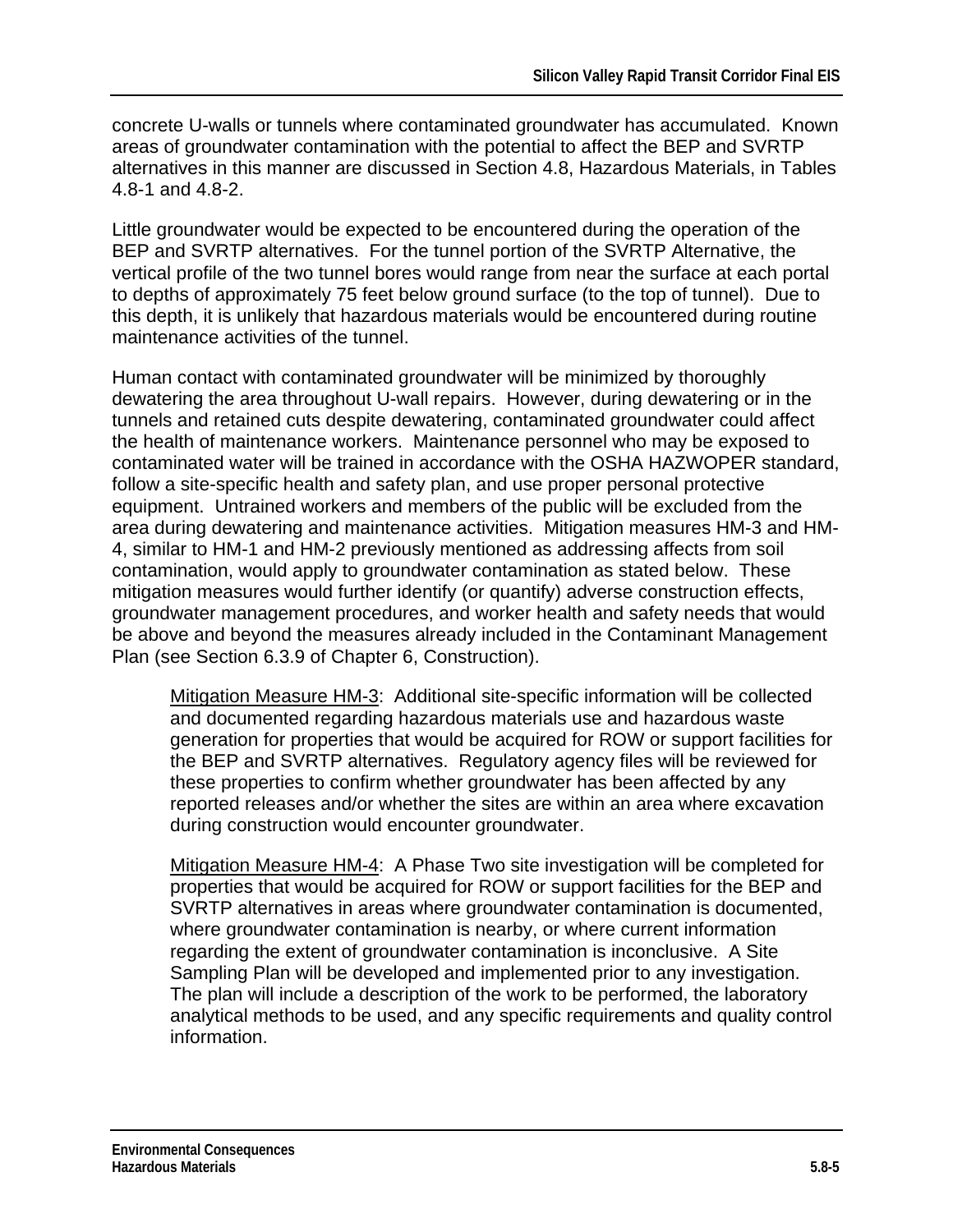#### *Effects on the Environment during Dewatering*

Accumulated water, including contaminated water, inside BART tunnel and retained cut segments will be pumped out on a regular basis. During operational dewatering, contaminated water could spread to other areas of the environment. To avoid the spread of harmful levels of contamination, prior to starting regular discharges from each pump station, the chemical content of the water will be tested and National Pollutant Discharge Elimination System (NPDES) permits or industrial wastewater discharge permits will be obtained and waste discharge requirements established. The discharge of any water from dewatering activities would comply with NPDES and/or municipal separate storm sewer systems (MS4) permit requirements as required by law. If necessary, each pump station collecting contaminated water will be equipped with a properly designed, operated, maintained, and monitored treatment system appropriate for the contaminants detected at that location.

Since the discharge of contaminated water would be in compliance with necessary NPDES or MS4 permits, no mitigation is warranted.

#### *Disruption of Flow Patterns and Spread of Groundwater Contamination*

Implementation of retained cuts could alter groundwater flow directions and pathways which could result in the spread of existing sources of contaminated groundwater and the rise of the water table. This change could increase human exposure to contaminated groundwater. Known areas of groundwater contamination with the potential to affect the BEP and SVRTP alternatives are in Section 4.8, Hazardous Materials, in Tables 4.8-1 and 4.8-2.

As discussed in Section 4.8, Hazardous Materials, an area of specific concern for the spread of contaminated groundwater lies south of Curtis Avenue to south of Trade Zone Boulevard. This is an area of known groundwater contamination along a proposed retained cut for both the BEP and SVRTP alternatives. In this location there are two alignment options: Retained Cut Long and Retained Cut Intermediate. In this area, groundwater is affected with residual petroleum hydrocarbons from the former Ford Automobile Assembly Plant site between STA 337+00 and 348+00 and chlorinated solvents from Jones Chemical and North American Transformer sites between STA 350+00 and 360+00. Possible contact between of the BART alignment and sources of contaminated groundwater in the area east of the Great Mall would depend on the alignment option chosen.

Implementation of the Retained Cut Long option would construct the BART alignment in a long retained cut starting from South of Curtis Avenue, continuing past the Great Mall and underneath Montague Expressway, Capitol Avenue, and Trade Zone Boulevard, and ending south of Trade Zone Boulevard (STA 337+00 to 411+00). As discussed in Section 4.8, Hazardous Materials, in Table 4.8-1, along this portion of the alignment,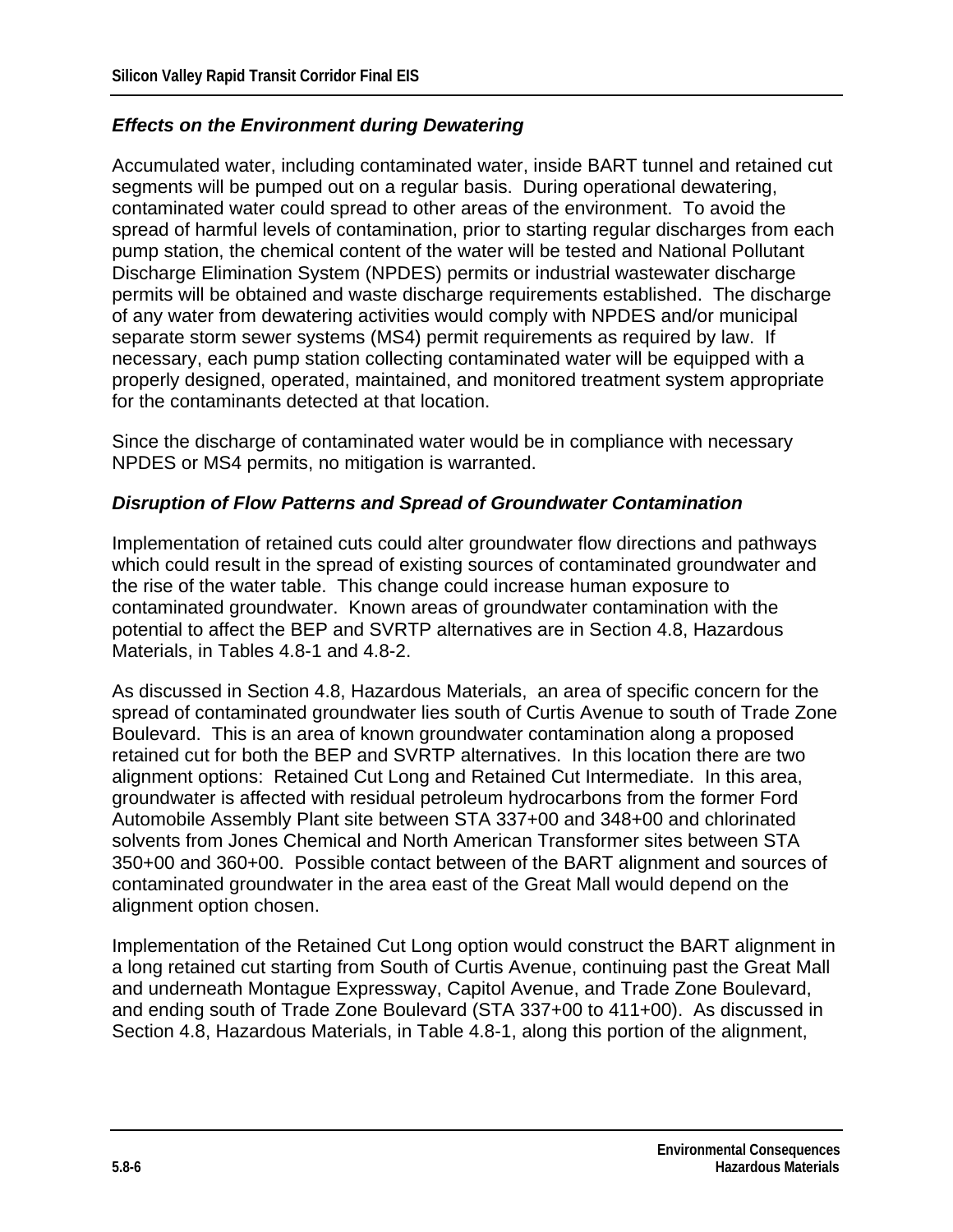groundwater is affected with residual petroleum hydrocarbons from the former Ford Automobile Assembly Plant site between STA 337+00 and 348+00 and chlorinated solvents from Jones Chemical and North American Transformer sites between STA 350+00 and 360+00.

The Retained Cut Intermediate Option (STA 354+00 to 411+00) would transition the BART alignment into a retained cut south of the beginning of the retained cut proposed under the Retained Cut Long Option. This option would avoid the contaminated area from the from the Ford Automobile Assembly Plant site, but would be located along the contaminated area from the Jones Chemical and North American Transformer sites.

As previously discussed groundwater flow directions and pathways may be affected by BART retained cut and tunnel structures including the retained cut options south of Curtis Avenue to south of Trade Zone Boulevard. To minimize this effect, highly permeable preferential flow pathways (i.e., highly permeable gravel channels) will be constructed directly beneath the U-wall sections, as described in Section 6.3.9 of Chapter 6, Construction. Since U-walls would be designed to minimize interruption of groundwater flow directions and pathways, no mitigation is warranted.

#### **Contamination of Surface Water from Routine use of Hazardous Materials**

Surface water contamination may result from contact between rainwater and hazardous materials used in the operation of BART trains and facilities, such as lubricants and hydraulic fluids.

During operation of the BEP or SVRTP alternative, lubricants and hydraulic fluids, may drip onto the BART tracks and accumulate over time. Rainfall would wash off exposed chemicals, creating contaminated stormwater runoff. This runoff would eventually combine with other surface waters, spreading contamination which could adversely affect the environment.

The magnitude of these releases is expected to be similar to the releases seen on the existing operating sections of BART and would not result in adverse effects requiring mitigation beyond implementing ordinary safety practices. Furthermore, as previously discussed, the discharge of any water from dewatering activities would comply with NPDES and MS4 permit requirements. Compared to surface water contamination from highway runoff for the automobiles and buses that the BEP and SVRTP alternatives would replace, their net effect to surface water quality is expected to be beneficial.

#### **Human Health Hazards from Accidents Involving Hazardous Materials Release**

Operation of the BEP and SVRTP alternatives would include the use, handling, and storage of hazardous materials. Degreasers, lubricants, cleaning solutions, solvents, paints, and miscellaneous petroleum products may be used for maintenance activities. Accidental improper use, storage, or disposal of these materials could result in health risks to maintenance workers using or in the vicinity of the hazardous materials.